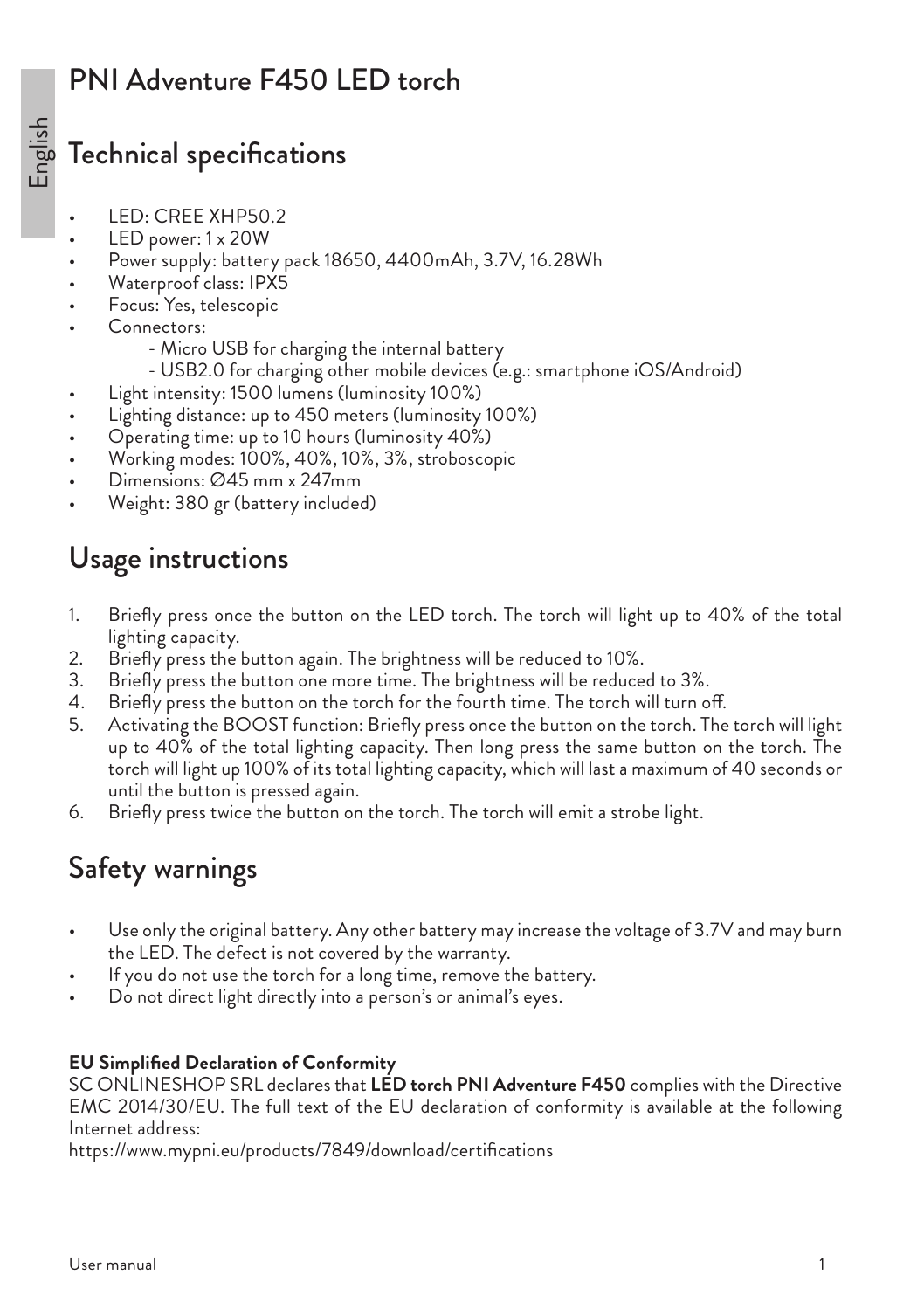### PNI Adventure F450 LED факел

# Технически спецификации

- LED: CREE XHP50.2
- LED мощност: 1 x 20W
- Захранване: батерия 18650, 4400mAh, 3.7V, 16.28Wh
- Водоустойчив клас: IPX5
- Фокус: Да, телескопичен
- Съединители:
	- Микро USB за зареждане на вътрешната батерия
	- USB2.0 за зареждане на други мобилни устройства (например: смартфон iOS/

Android)

- Интензивност на светлината: 1500 лумена (осветеност 100%)
- Разстояние на осветяване: до 450 метра (осветеност 100%)
- Работно време: до 10 часа (осветеност 40%)
- Режими на работа: 100%, 40%, 10%, 3%, стробоскопски
- Размери: Ø45 мм х 247 мм
- Тегло: 380 гр (включена батерия)

### Инструкции за употреба

- 1. Натиснете за кратко веднъж бутона на LED факела. Факелът ще запали до 40% от общия капацитет на осветление.
- 2. Натиснете за кратко отново бутона. Яркостта ще бъде намалена до 10%.
- 3. Натиснете за кратко бутона още веднъж. Яркостта ще бъде намалена до 3%.
- 4. Натиснете за кратко бутона на факела за четвърти път. Факелът ще се изключи.
- 5. Активиране на функцията BOOST: Натиснете за кратко веднъж бутона на горелката. Факелът ще запали до 40% от общия капацитет на осветление. След това дълго натиснете същия бутон на факела. Факелът ще запали 100% от общия си капацитет на осветление, което ще продължи максимум 40 секунди или докато бутонът не бъде натиснат отново.
- 6. Натиснете кратко два пъти бутона на факела. Факелът ще излъчва стробна светлина.

### Предупреждения за безопасност

- Използвайте само оригиналната батерия. Всяка друга батерия може да увеличи напрежението от 3,7 V и да изгори светодиода. Дефектът не се покрива от гаранцията.
- Ако не използвате факела за дълго време, извадете батериите.
- Не насочвайте светлината директно в очите на човек или животно.

#### **Опростена декларация за съответствие на ЕС**

SC ONLINESHOP SRL декларира, че LED факелът PNI Adventure F450 отговаря на Директивите EMC 2014/30/ЕС . Пълният текст на декларацията на ЕС за съответствие е достъпен на следния интернет адрес: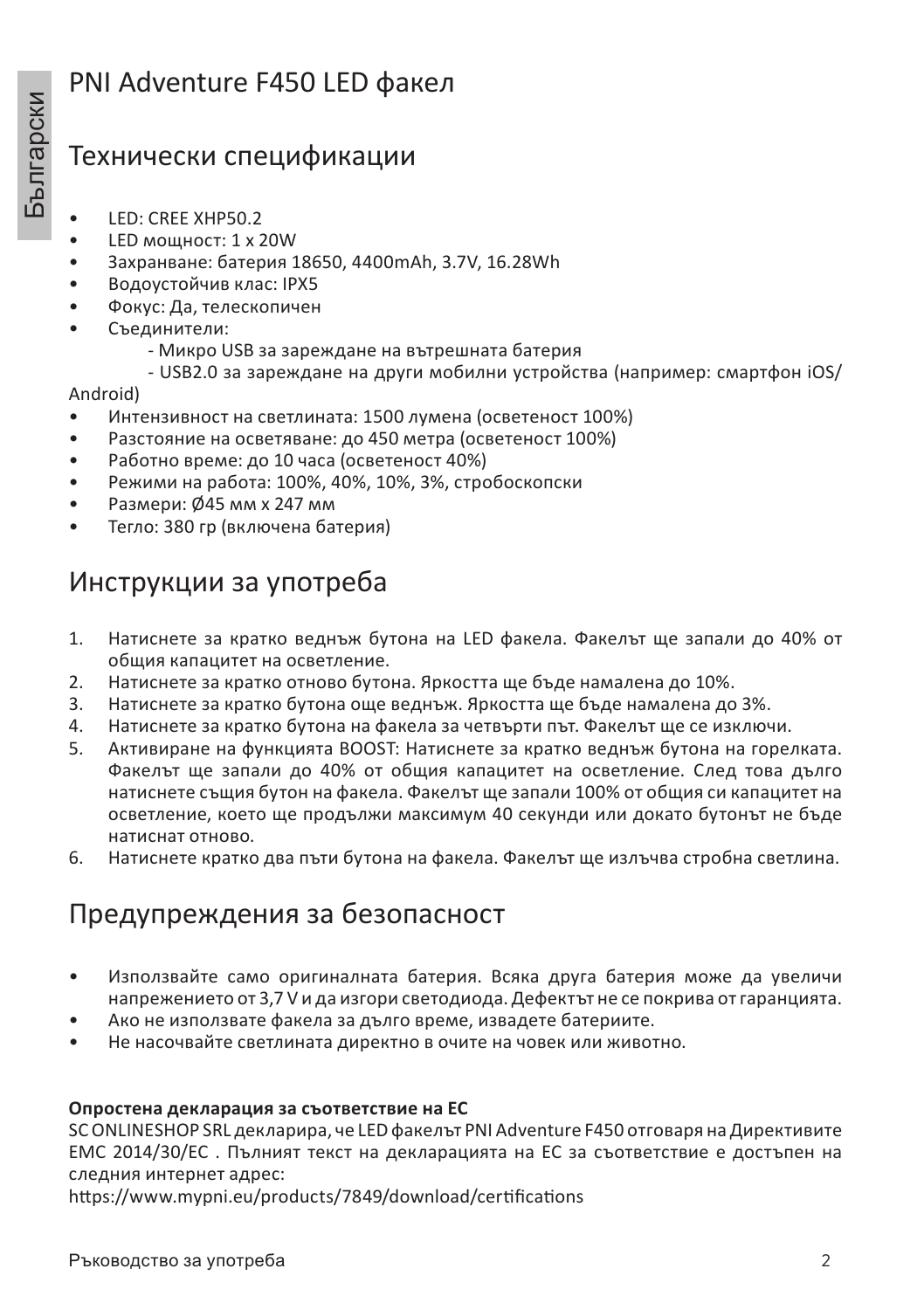## Technische Spezifikationen

- LED: CREE XHP50.2
- LED-Leistung: 1 x 20W
- Stromversorgung: Akku 18650, 4400 mAh, 3,7 V, 16,28 Wh
- Wasserproff-Klasse: IPX5
- Fokus: Ja, Teleskop
- Anschlüsse:
	- Micro USB zum Laden des internen Akkus
	- USB 2.0 zum Laden anderer mobiler Geräte (z. B. Smartphone iOS / Android)
- Lichtintensität: 1500 Lumen (Leuchtkraft 100%)
- Beleuchtungsabstand: bis zu 450 Meter (Leuchtkraft 100%)
- Betriebszeit: bis zu 10 Stunden (Leuchtkraft 40%)
- Arbeitsmodi: 100%, 40%, 10%, 3%, stroboskopisch
- Abmessungen: Ø45 mm x 247 mm
- Gewicht: 380 gr (Batterie enthalten)

# Gebrauchsanweisung

- 1. Drücken Sie kurz die Taste an der LED-Taschenlampe. Die Taschenlampe leuchtet bis zu 40% der gesamten Beleuchtungskapazität auf.
- 2. Drücken Sie kurz die Taste erneut. Die Helligkeit wird auf 10% reduziert.
- 3. Drücken Sie die Taste noch einmal kurz. Die Helligkeit wird auf 3% reduziert.
- 4. Drücken Sie zum vierten Mal kurz die Taste an der Taschenlampe. Die Taschenlampe erlischt.
- 5. BOOST-Funktion aktivieren: Drücken Sie einmal kurz die Taste an der Taschenlampe. Die Taschenlampe leuchtet bis zu 40% der gesamten Beleuchtungskapazität auf. Drücken Sie dann lange den gleichen Knopf an der Taschenlampe. Die Taschenlampe leuchtet zu 100% ihrer gesamten Beleuchtungskapazität auf, was maximal 40 Sekunden oder bis zum erneuten Drücken der Taste dauert.
- 6. Drücken Sie kurz zweimal die Taste an der Taschenlampe. Die Taschenlampe sendet ein Blitzlicht aus.

# Sicherheitswarnungen

- Verwenden Sie nur die Originalbatterie. Jede andere Batterie kann die Spannung von 3,7 V erhöhen und die LED verbrennen. Der Mangel wird nicht von der Garantie abgedeckt.
- Wenn Sie die Taschenlampe längere Zeit nicht benutzen, entfernen Sie die Batterien.
- Richten Sie das Licht nicht direkt in die Augen einer Person oder eines Tieres.

#### **Vereinfachte Konformitätserklärung der EU**

SC ONLINESHOP SRL erklärt, dass der LED-Brenner PNI Adventure F450 der Richtlinie EMV 2014/30/EU. Der vollständige Text der EU-Konformitätserklärung ist unter der folgenden Internetadresse verfügbar: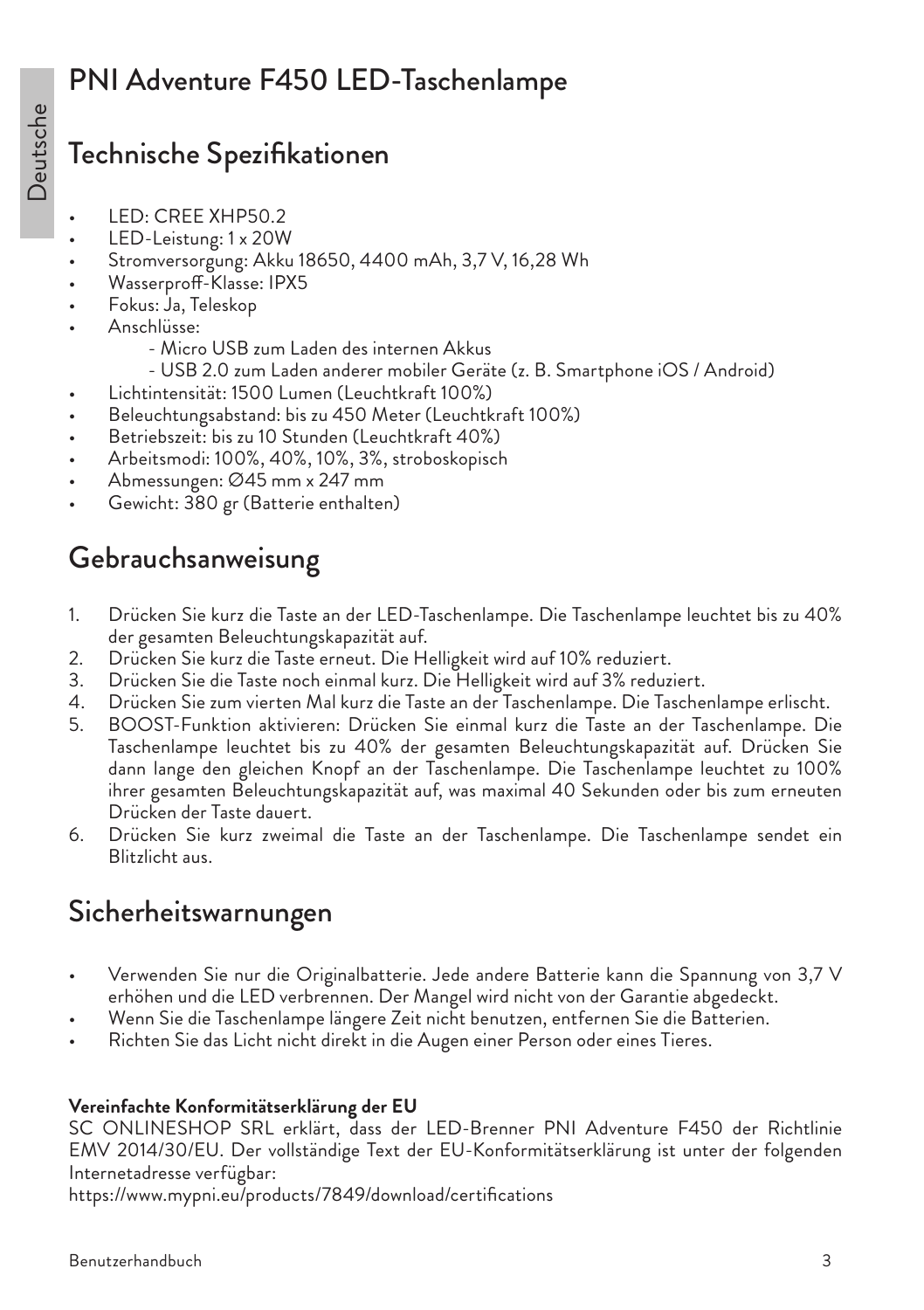## Linterna LED PNI Adventure F450

### Especificaciones técnicas

- LED: CREE XHP50.2
- Potencia LED: 1 x 20W
- Fuente de alimentación: paquete de baterías 18650, 4400 mAh, 3,7 V, 16,28 Wh
- Clase de protección contra el agua: IPX5
- Enfoque: sí, telescópico
- Conectores:
	- Micro USB para cargar la batería interna
	- USB2.0 para cargar otros dispositivos móviles (por ejemplo: teléfono inteligente iOS /

#### Android)

- Intensidad de luz: 1500 lúmenes (luminosidad 100%)
- Distancia de iluminación: hasta 450 metros (luminosidad 100%)
- Tiempo de funcionamiento: hasta 10 horas (luminosidad 40%)
- Modos de trabajo: 100%, 40%, 10%, 3%, estroboscópico
- Dimensiones: Ø45 mm x 247 mm
- Peso: 380 gr (batería incluida)

### Instrucciones de uso

- 1. Presione brevemente una vez el botón de la linterna LED. La antorcha iluminará hasta el 40% de la capacidad total de iluminación.
- 2. Vuelva a pulsar brevemente el botón. El brillo se reducirá al 10%.
- 3. Presione brevemente el botón una vez más. El brillo se reducirá al 3%.
- 4. Presione brevemente el botón de la antorcha por cuarta vez. La antorcha se apagará.
- 5. Activación de la función BOOST: Presione brevemente una vez el botón de la antorcha. La antorcha iluminará hasta el 40% de la capacidad total de iluminación. Luego, mantenga presionado el mismo botón de la antorcha. La antorcha encenderá el 100% de su capacidad total de iluminación, que tendrá una duración máxima de 40 segundos o hasta que se vuelva a presionar el botón.
- 6. Presione brevemente dos veces el botón de la antorcha. La antorcha emitirá una luz estroboscópica.

## Advertencias de seguridad

- Utilice solo la batería original. Cualquier otra batería puede aumentar el voltaje de 3.7V y puede quemar el LED. El defecto no está cubierto por la garantía.
- Si no usa la linterna durante mucho tiempo, retire las baterías.
- No dirija la luz directamente a los ojos de una persona o un animal..

#### **Declaración de conformidad simplificada de la UE**

SC ONLINESHOP SRL declara que la linterna LED PNI Adventure F450 cumple con la Directiva EMC 2014/30/EU. El texto completo de la declaración UE de conformidad está disponible en la siguiente dirección de Internet: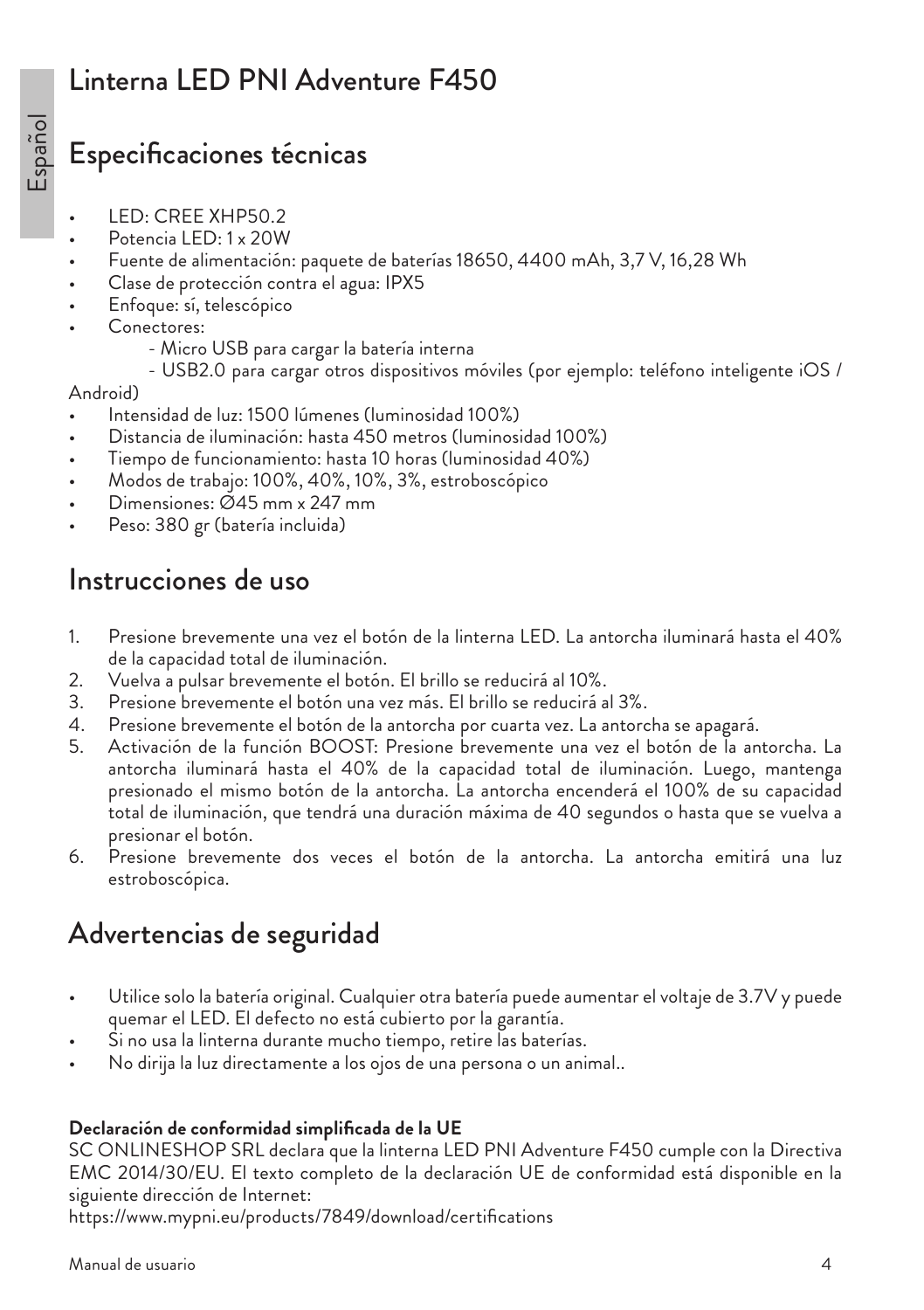# Torche LED PNI Adventure F450

## Spécifications techniques

- LED: CREE XHP50.2
- Puissance LED: 1 x 20W
- Alimentation: batterie 18650, 4400mAh, 3.7V, 16.28Wh
- Classe Waterproof: IPX5
- Focus: Oui, télescopique
- Connecteurs:
	- Micro USB pour charger la batterie interne
	- USB2.0 pour charger d'autres appareils mobiles (par exemple: smartphone iOS /

#### Android)

- Intensité lumineuse: 1500 lumens (luminosité 100%)
- Distance d'éclairage: jusqu'à 450 mètres (luminosité 100%)
- Durée de fonctionnement: jusqu'à 10 heures (luminosité 40%)
- Modes de fonctionnement: 100%, 40%, 10%, 3%, stroboscopique
- Dimensions: Ø45 mm x 247 mm
- Poids: 380 gr (batterie incluse)

### Instructions d'utilisation

- 1. Appuyez brièvement une fois sur le bouton de la torche LED. La torche éclairera jusqu'à 40% de la capacité totale d'éclairage.
- 2. Appuyez à nouveau brièvement sur le bouton. La luminosité sera réduite à 10%.
- 3. Appuyez à nouveau brièvement sur le bouton. La luminosité sera réduite à 3%.
- 4. Appuyez brièvement sur le bouton de la torche pour la quatrième fois. La torche s'éteint.
- 5. Activation de la fonction BOOST: Appuyez une fois brièvement sur le bouton de la torche. La torche éclairera jusqu'à 40% de la capacité totale d'éclairage. Appuyez ensuite longuement sur le même bouton de la torche. La torche s'allumera à 100% de sa capacité totale d'éclairage, ce qui durera au maximum 40 secondes ou jusqu'à ce que le bouton soit à nouveau enfoncé.
- 6. Appuyez brièvement deux fois sur le bouton de la torche. La torche émettra une lumière stroboscopique.

### Avertissements de sécurité

- Utilisez uniquement la batterie d'origine. Toute autre batterie peut augmenter la tension de 3,7 V et brûler la LED. Le défaut n'est pas couvert par la garantie.
- Si vous n'utilisez pas la torche pendant une longue période, retirez les piles.
- Ne dirigez pas la lumière directement dans les yeux d'une personne ou d'un animal.

#### **EU Simplified Declaration of Conformity**

SC ONLINESHOP SRL déclare que la torche LED PNI Adventure F450 est conforme à la Directive EMC 2014/30/EU. Le texte complet de la déclaration de conformité UE est disponible à l'adresse Internet suivante: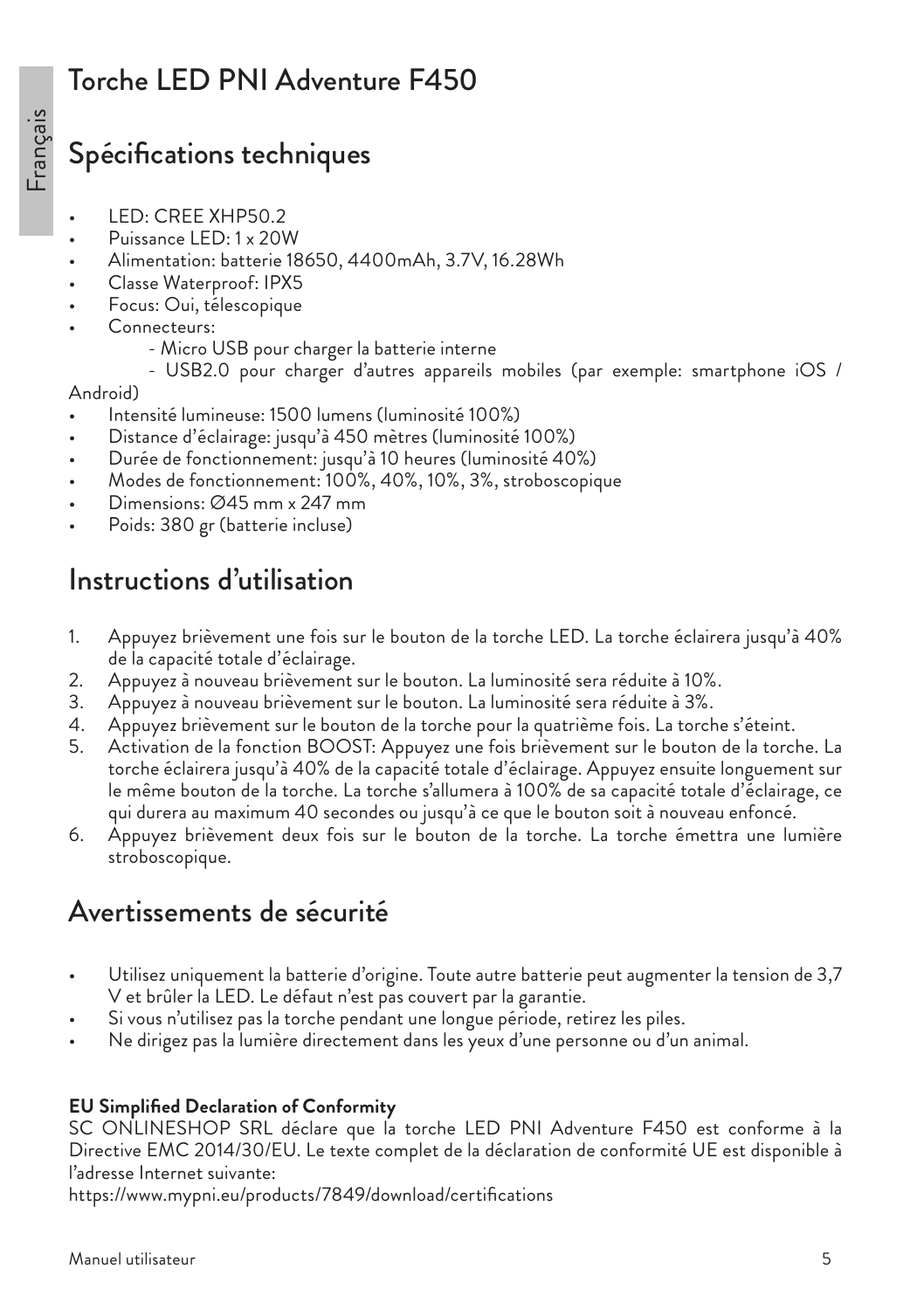# PNI Adventure F450LED-es fáklya

### Műszaki adatok

- LED: CREE XHP50.2
- LED teljesítmény: 1 x 20W
- Tápfeszültség: 18650, 4400mAh, 3,7V, 16,28Wh akkumulátor
- Vízálló osztály: IPX5
- Fókusz: Igen, teleszkópos
- Csatlakozók:
	- Micro USB a belső akkumulátor töltéséhez
	- USB2.0 más mobil eszközök töltésére (pl .: okostelefon iOS / Android)
- Fényerősség: 1500 lumen (fényerő 100%)
- Megvilágítási távolság: akár 450 méter (fényerő 100%)
- Működési idő: akár 10 óra (fényerő 40%)
- Munka módok: 100%, 40%, 10%, 3%, stroboszkópos
- Méretek: Ø45 mm x 247 mm
- Súly: 380 gr (az elemet tartalmazza)

## Használati utasítások

- 1. Nyomja meg egyszer röviden a LED-fáklya gombját. A fáklya a teljes világítási kapacitás 40% -áig fog világítani.
- 2. Nyomja meg ismét röviden a gombot. A fényerő 10% -ra csökken.
- 3. Nyomja meg még egyszer a gombot. A fényerő 3% -ra csökken.
- 4. Negyedszer nyomja meg röviden a fáklya gombját. A fáklya kikapcsol.
- 5. A BOOST funkció aktiválása: Nyomja meg egyszer röviden a fáklya gombját. A fáklya a teljes világítási kapacitás 40% -áig fog világítani. Ezután hosszan nyomja meg ugyanazt a gombot a fáklyán. A fáklya a teljes világítási kapacitásának 100% -át fel fogja gyújtani, amely legfeljebb 40 másodpercig, vagy a gomb ismételt megnyomásáig tart.
- 6. Röviden nyomja meg kétszer a fáklya gombját. A fáklya stroboszkópot bocsát ki.

# Biztonsági figyelmeztetések

- Csak az eredeti akkumulátort használja. Bármely más akkumulátor növelheti a 3,7 V feszültséget, és égheti a LED-et. A hibára nem terjed ki a garancia.
- Ha sokáig nem használja a fáklyát, vegye ki az elemeket.
- Ne irányítsa a fényt közvetlenül egy személy vagy állat szemébe.

#### **Az EU egyszerűsített megfelelőségi nyilatkozata**

Az SC ONLINESHOP SRL kijelenti, hogy a PNI Adventure F450 LED-es zseblámpa megfelel az EMC 2014/30/EU. Az EU-megfelelőségi nyilatkozat teljes szövege a következő internetes címen érhető el: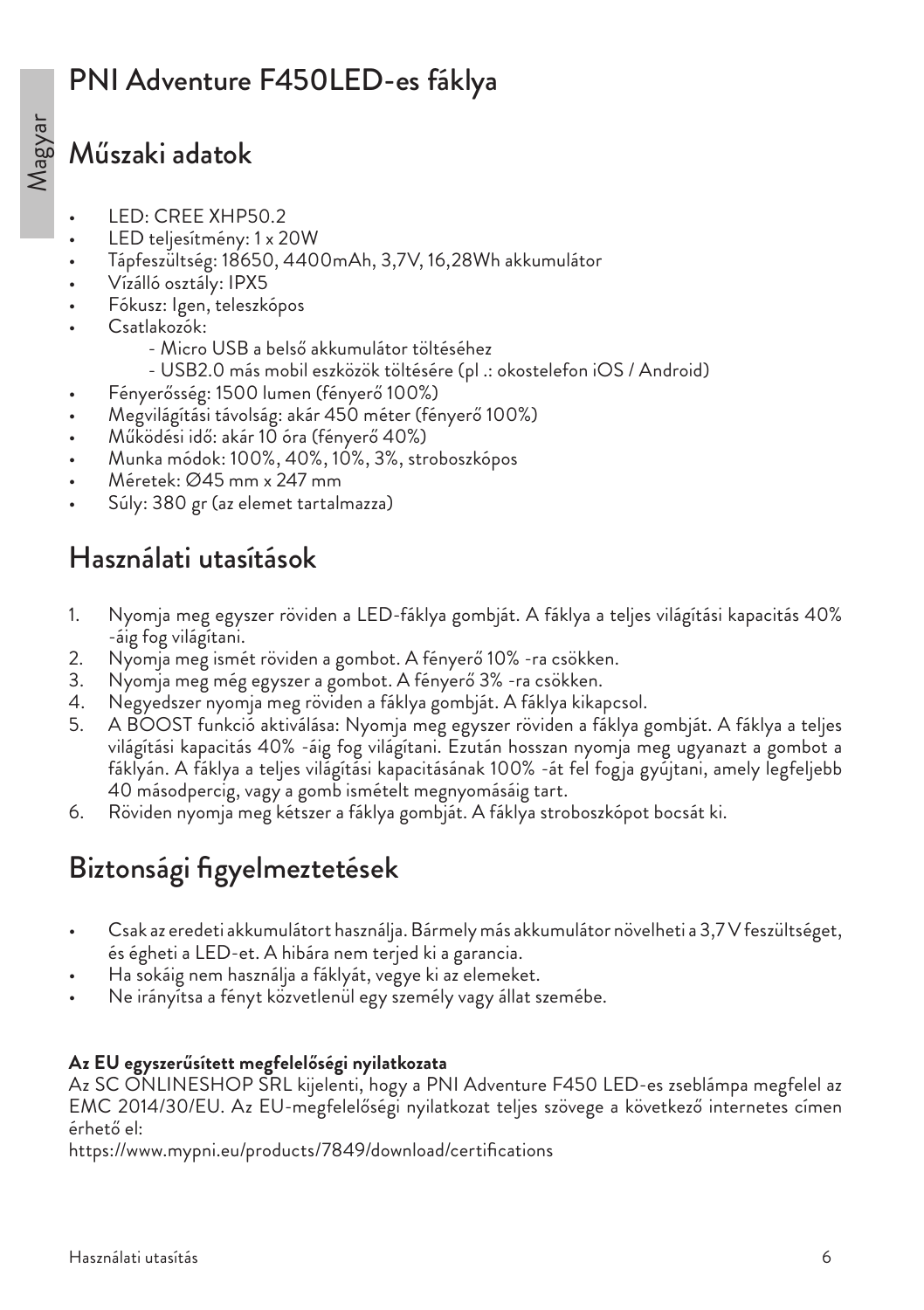## Torcia a LED PNI Adventure F450

## Specifiche tecniche

- LED: CREE XHP50.2
- Potenza LED: 1 x 20W
- Alimentazione: pacco batteria 18650, 4400mAh, 3.7V, 16.28Wh
- Classe Waterproof: IPX5
- Focus: Si, telescopico
- Connettori:
	- Micro USB per caricare la batteria
	- USB2.0 per caricare altri dispositivi mobili (ad esempio.: smartphone iOS/Android)
- Intensità della luce: 1500 lumen (luminosità 100%)
- Distanza di illuminazione: up to 450 meters (luminosità 100%)
- Durata di utilizzo: fino a 10 ore (luminosità 40%)
- Modalità di utilizzo: 100%, 40%, 10%, 3%, stroboscopico
- Dimensioni: Ø45 mm x 247mm
- Peso: 380 gr (batteria inclusa)

# Istruzioni d'uso

- 1. Premere brevemente il pulsante sulla torcia. La torica illuminerà al 40% della sua capacità totale.
- 2. Premere di nuovo brevemente il pulsante. La luminosità sarà ridotta al 10%.
- 3. Premere ancora una volta il pulsante. La luminosità sarà ridotta al 3%.
- 4. Premere per la quarta volta il pulsante sulla torcia. La torcia si spegnerà.
- 5. Attivare la funzione BOOST: Premere brevemente il pulsante sulla torcia. La torica illuminerà al 40% della sua capacità totale di illuminazione. Quindi, premere a lungo lo stesso pulsante. La torcia si accenderà al 100% della sua capacità totale di illuminazione, che durerà al massimo 40 secondi o fino a quando il pulsante non verrà premuto nuovamente.
- 6. Premere due volte di seguito il pulsante sulla torcia. La torcia emetterà una luce stroboscopica.

# Avvertenze di sicurezza

- Usare la torcia solo con la batteria originale. Usare un'altra batteria potrebbe aumentare la tensione necessaria, cioè 3.7V, e potrebbe bruciare la torcia. Il difetto non è coperto dalla garanzia.
- Se non si usa la torcia per un lungo periodo, rimuovete le batterie.
- Non dirigere la luce direttamente negli occhi di una persona o di un animale.

#### **Dichiarazione di conformità semplificata UE**

SC ONLINESHOP SRL dichiara che la torcia LED PNI Adventure F450 è conforme alla Direttiva EMC 2014/30/EU. Il testo completo della dichiarazione di conformità UE è disponibile al seguente indirizzo Internet: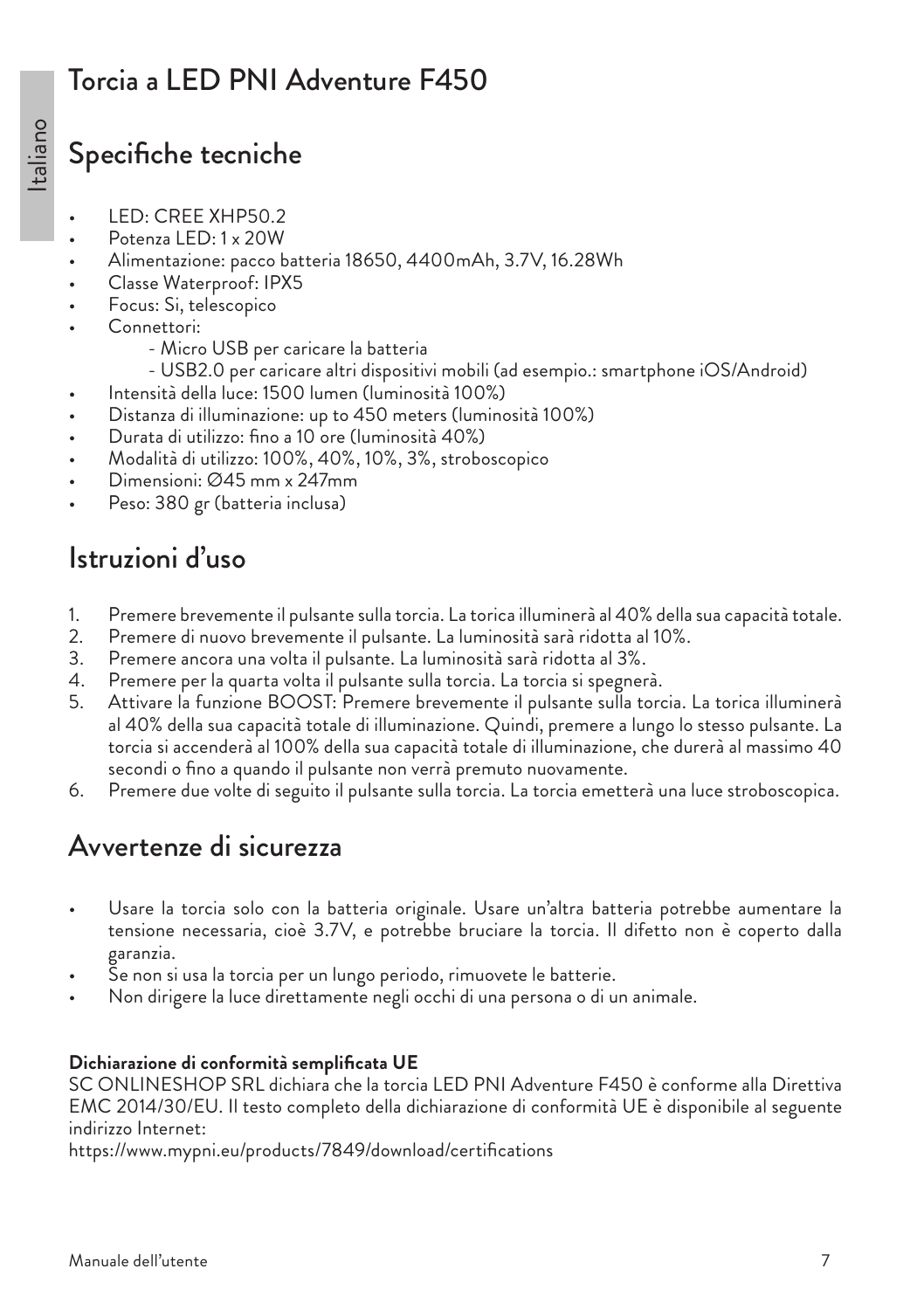# PNI Adventure F450 LED zaklamp

## Technische specificaties

- LED: CREE XHP50.2
- LED vermogen: 1 x 20W Voeding: batterij 18650, 4400 mAh, 3,7 V, 16,28 Wh Waterafstotende klasse: IPX5 Focus: Ja, telescopisch Connectoren: - Micro-USB voor het opladen van de interne batterij
	- USB2.0 voor het opladen van andere mobiele apparaten (bijv .: smartphone iOS /

#### Android)

- Lichtintensiteit: 1500 lumen (helderheid 100%)
- Verlichtingsafstand: tot 450 meter (helderheid 100%)
- Gebruiksduur: tot 10 uur (helderheid 40%)
- Werkingsmodi: 100%, 40%, 10%, 3%, stroboscopisch
- Afmetingen: Ø45 mm x 247 mm
- Gewicht: 380 gr (inclusief batterij)

## Gebruiksinstructies

- 1. Druk eenmaal kort op de knop op de LED-zaklamp. De fakkel zal tot 40% van de totale verlichtingscapaciteit oplichten.
- 2. Druk nogmaals kort op de knop. De helderheid wordt teruggebracht tot 10%.
- 3. Druk nogmaals kort op de knop. De helderheid wordt teruggebracht tot 3%.
- 4. Druk voor de vierde keer kort op de knop op de zaklamp. De zaklamp gaat uit.
- 5. Activeren van de BOOST-functie: Druk eenmaal kort op de knop op de zaklamp. De fakkel zal tot 40% van de totale verlichtingscapaciteit oplichten. Druk vervolgens lang op dezelfde knop op de zaklamp. De zaklamp zal 100% van zijn totale verlichtingscapaciteit oplichten, dit duurt maximaal 40 seconden of totdat de knop opnieuw wordt ingedrukt.
- 6. Druk tweemaal kort op de knop op de zaklamp. De zaklamp straalt een stroboscoop uit.

# Veiligheidswaarschuwingen

- Gebruik alleen de originele batterij. Elke andere batterij kan de spanning van 3,7 V verhogen en kan de LED verbranden. Het defect valt niet onder de garantie.
- Verwijder de batterijen als u de zaklamp lange tijd niet gebruikt.
- Richt het licht niet rechtstreeks in de ogen van een persoon of dier.

#### **Vereenvoudigde EU-conformiteitsverklaring**

SC ONLINESHOP SRL verklaart dat LED-zaklamp PNI Adventure F450 voldoet aan de richtlijn EMC 2014/30/EU. De volledige tekst van de EU-conformiteitsverklaring is beschikbaar op het volgende internetadres: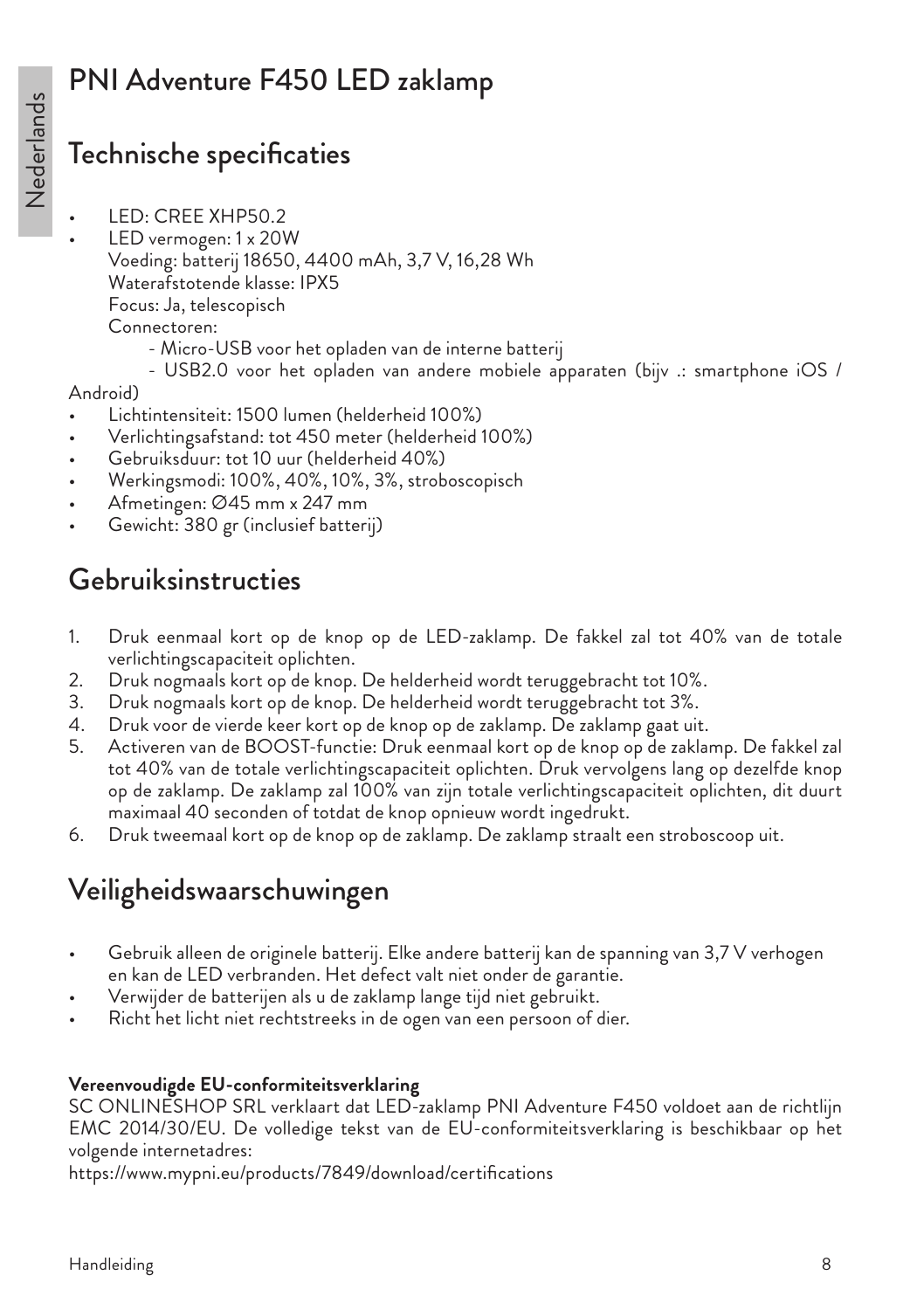## Latarka ledowa PNI Adventure F450

## Specyfikacja techniczna

- LED: CREE XHP50.2
- Moc LED: 1 x 20 W.
- Zasilanie: akumulator 18650, 4400 mAh, 3,7 V, 16,28 Wh
- Klasa Waterproof: IPX5
- Ostrość: tak, teleskopowa
- Złącza:
	- Micro USB do ładowania wewnętrznej baterii
	- USB 2.0 do ładowania innych urządzeń mobilnych (np .: smartfon iOS / Android)
- Natężenie światła: 1500 lumenów (jasność 100%)
- Zasięg oświetlenia: do 450 metrów (jasność 100%)
- Czas pracy: do 10 godzin (jasność 40%)
- Tryby pracy: 100%, 40%, 10%, 3%, stroboskopowy
- Wymiary: Ø 45 mm x 247 mm
- Waga: 380 gr (z baterią)

## Instrukcje użytkowania

- 1. Krótko naciśnij raz przycisk na latarce LED. Latarka zapali do 40% całkowitej mocy oświetlenia.
- 2. Ponownie krótko naciśnij przycisk. Jasność zostanie zmniejszona do 10%.
- 3. Jeszcze raz krótko naciśnij przycisk. Jasność zostanie zmniejszona do 3%.
- 4. Naciśnij krótko przycisk latarki po raz czwarty. Latarka się wyłączy.
- 5. Aktywacja funkcji BOOST: Krótko, jednokrotnie wciśnij przycisk na latarce. Latarka zapali do 40% całkowitej mocy oświetlenia. Następnie długo naciśnij ten sam przycisk na latarce. Latarka zapali się w 100% ze swojej całkowitej mocy świetlnej, która będzie trwać maksymalnie 40 sekund lub do ponownego naciśnięcia przycisku.
- 6. Krótko naciśnij dwukrotnie przycisk na latarce. Latarka emituje światło stroboskopowe.

# Ostrzeżenia dotyczące bezpieczeństwa

- Używaj tylko oryginalnej baterii. Każda inna bateria może zwiększyć napięcie o 3,7 V i spalić diodę LED. Wada nie jest objęta gwarancją.
- Jeśli nie używasz latarki przez dłuższy czas, wyjmij baterie.
- Nie kieruj światła bezpośrednio na oczy ludzi lub zwierząt.

#### **Uproszczona deklaracja zgodności UE**

SC ONLINESHOP SRL oświadcza, że latarka LED PNI Adventure F450 jest zgodna z Dyrektywą EMC 2014/30/UE. Pełny tekst deklaracji zgodności UE jest dostępny pod następującym adresem internetowym: